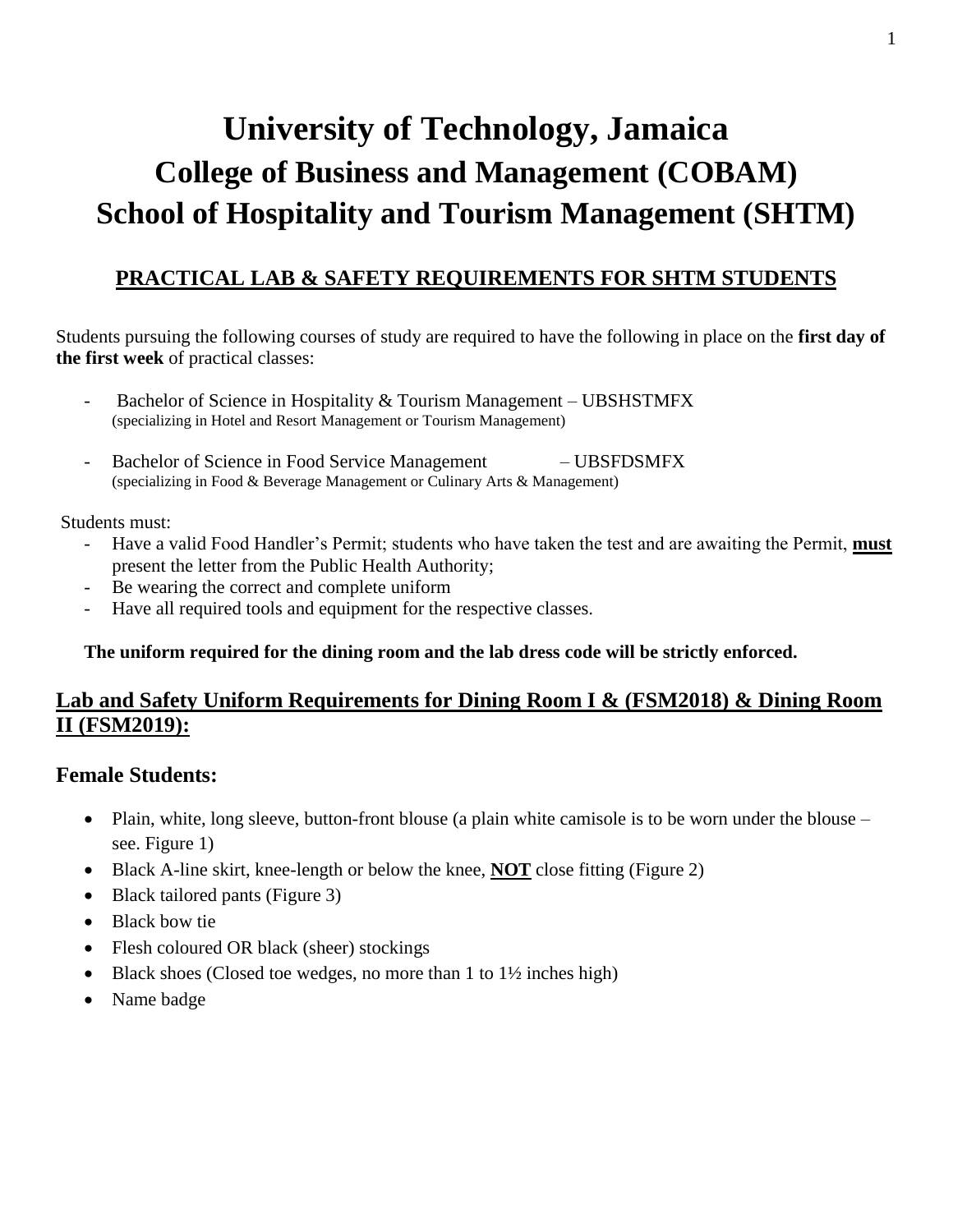

**Figure 1:** Plain, white, long sleeve, button-front blouse







NB: Blouse is to be tucked into the waist of skirt, however if wearing pants this should be worn with an appropriately sized plain black belt with an unadorned buckle.

ince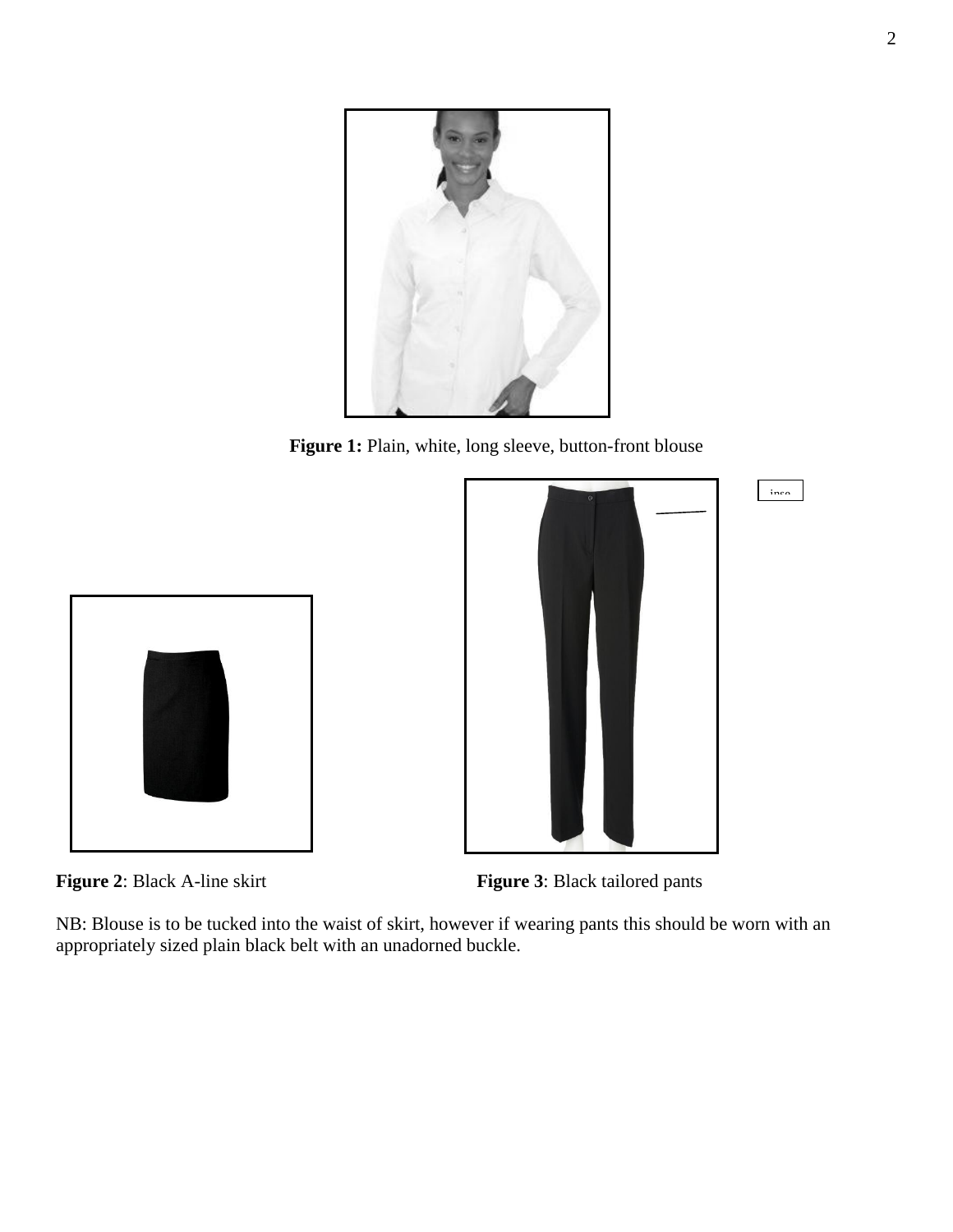# **Lab and Safety Uniform Requirements Dining Room I (FSM2018) & Dining Room II (FSM2019):**

# **Male Students:**

- Plain (unadorned), collared, white, long sleeve, button-front shirt (a plain white, nonmesh marina or T-shirt is to be worn under the shirt – see Figure 4)
- Black dress pants with appropriately sized black belt (no embellishments see Figure 5)
- Black socks
- Black bow tie
- Black dress Shoes
- Name Badge



Figure 4: Plain (unadorned), White, long sleeve, Figure 5: Black dress pants with pleats button-front shirt.



NB: Shirt is to be tucked into the waist of the pants and worn with an appropriately sized plain black belt with an unadorned buckle.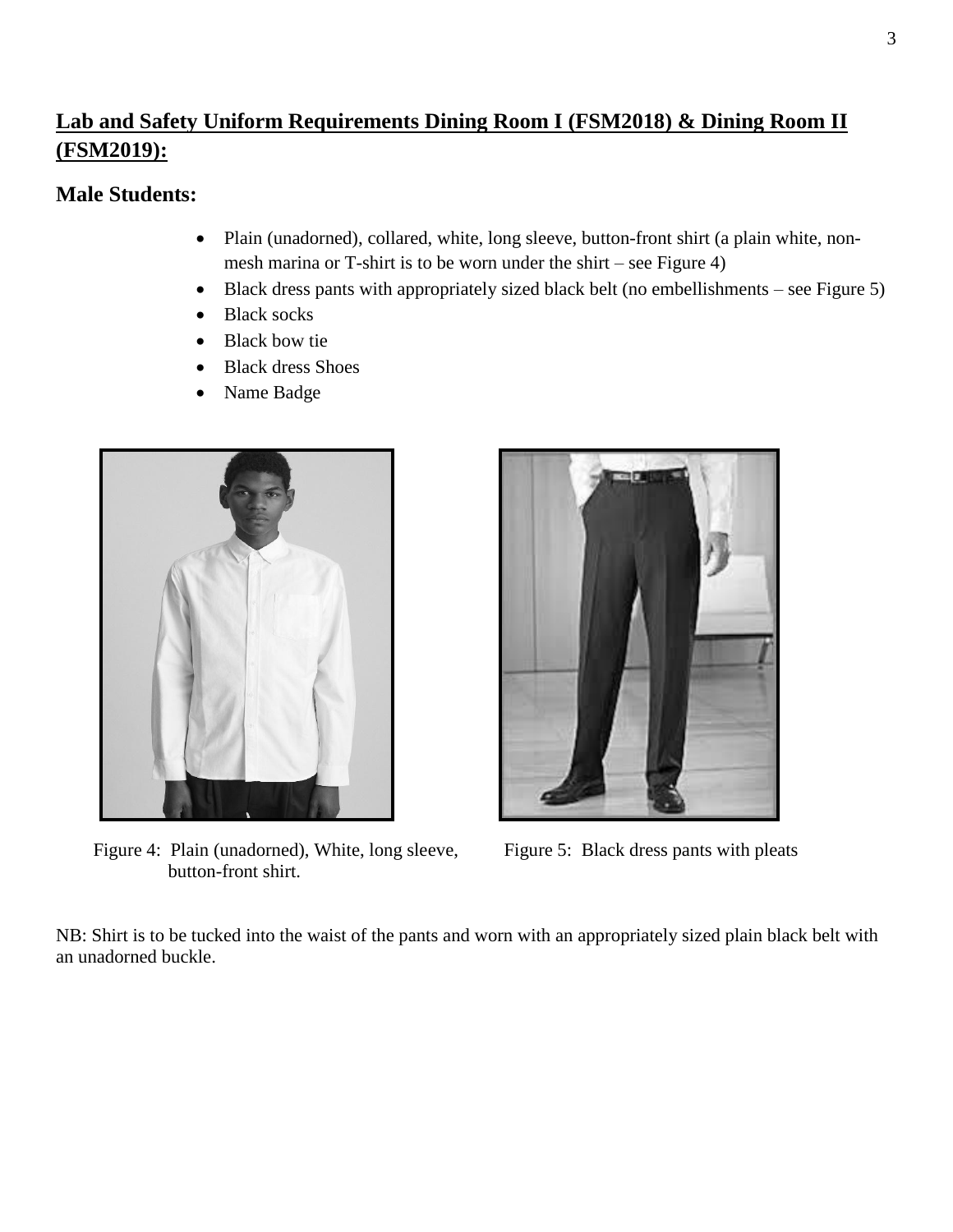# **RULES, REGULATIONS AND REQUIREMENTS FOR DINING ROOM I and II**

Students should wear their dining room uniform for set-up. Slippers will **NOT** be permitted in the dining room. The practice of good hygiene is necessary and this must include:

- Having a daily bath
- Using antiperspirant deodorant
- Brushing teeth regularly
- Wearing clean uniforms, including shoes

# **Hands**

- Fingernails must be kept clean and short, trimmed (not to extend past fingertip) at all times.
- Nail polish and attachments (including nail extensions or designs) are not allowed.
- Cuts, wounds, scratches or skin blemishes from the fingertips to the beginning of the forearm must be protected by single-use gloves.
- Washing hands as necessary

# **Jewellery**

- Facial and hand jewellery are not allowed in the dining room; the only exception is a medical information bracelet.
- Visible body piercings (including tongue rings and barbells) are not to be worn in the dining room.
- Watches (plain, silent models) may be worn in the dining room.

# **Hair**

- Shampoo hair regularly at least once per week
- Food service providers must be well-groomed with hair simply styled combed away from the face, if necessary, using black or white clips
- No elaborate extensions are allowed (that is just 2 inches below the nape of the neck)
- Colours used in the hair must be natural dark toned.
- Students must be clean-shaven daily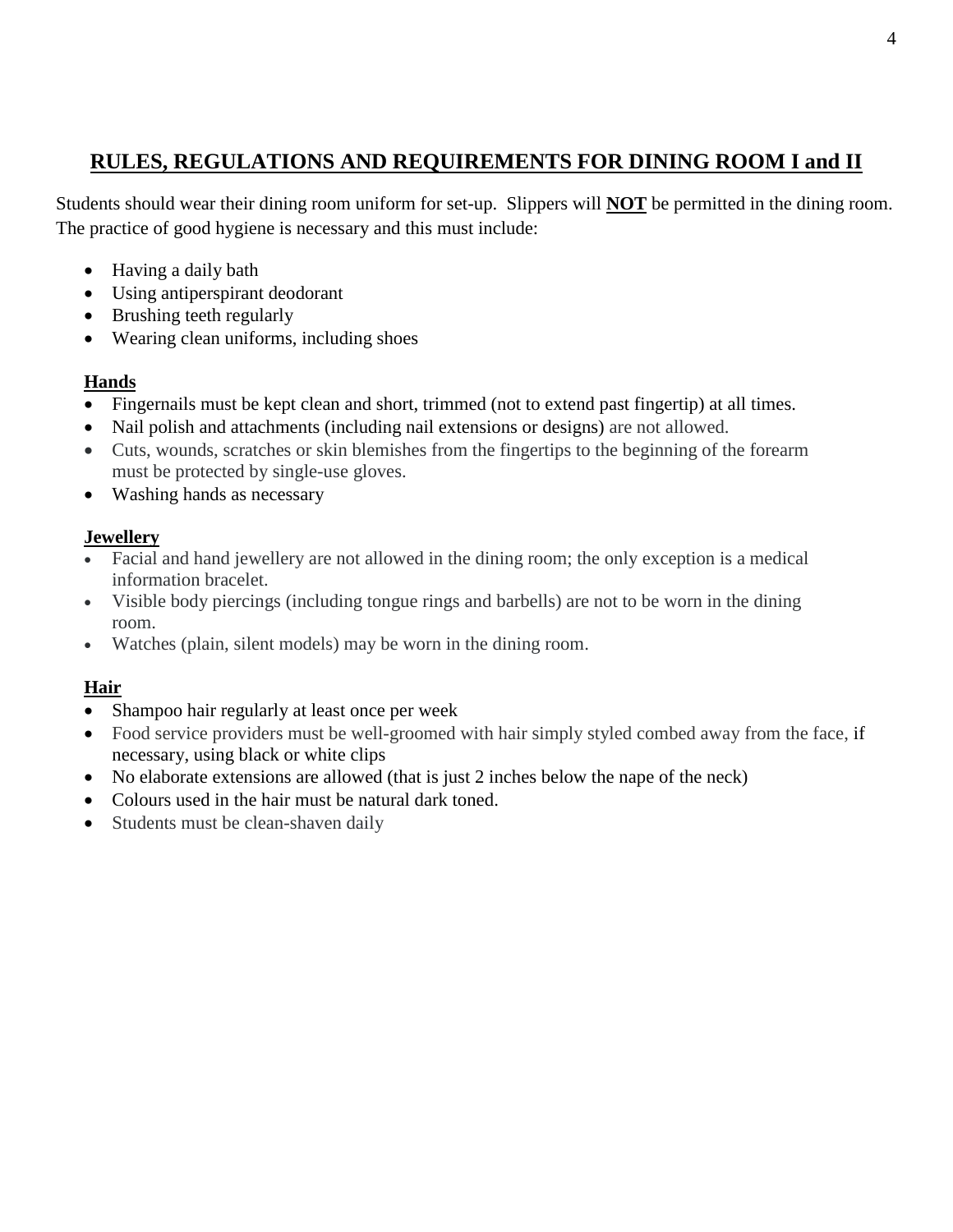# **EXAMPLE OF FEMALE STUDENT WHO IS APPROPRIATELY ATTIRED FOR THE DINING ROOM PRACTICAL CLASS:**



Students are expected to be consistently representing the standards of the foodservice, hospitality and tourism industries, and as such, the uniform indicated above must be worn in its entirety at **all** times. It is critical that fittings and alterations to uniforms be done prior to the commencement of classes. Students wearing **improperly fitting uniforms will not be allowed to participate in laboratory sessions.** epr: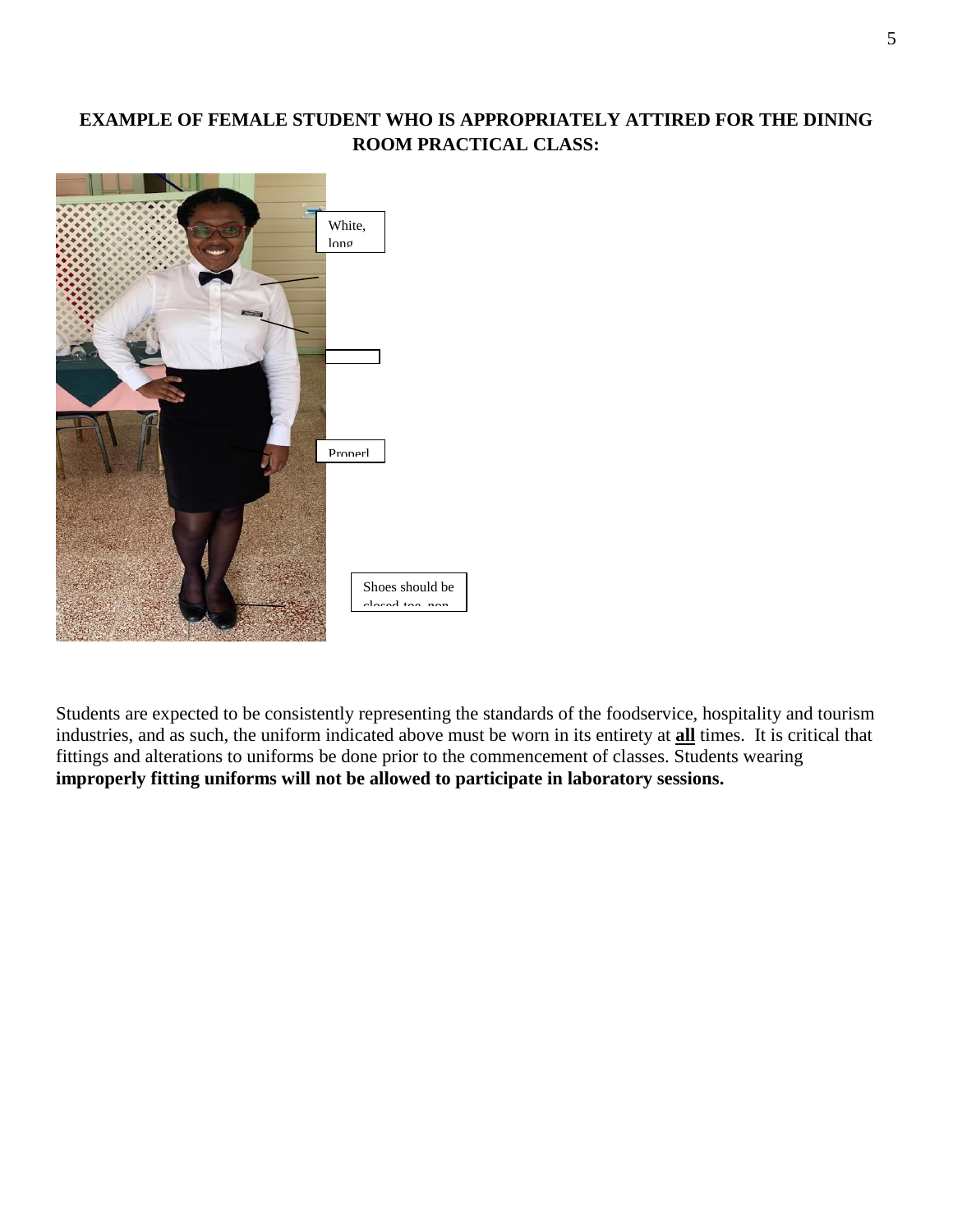# **Culinary Lab Requirements for Students**

Students in a **Level 1** culinary module must be in uniform and have all the required tools and equipment at their very first practical class in the **first** week of the semester.

For **Levels 2** and above, students must be in uniform in the **first** practical session for the semester. The lab dress code will be strictly enforced. If you have any questions, please contact your lab instructor before the start of class.

# **Kitchen and Food Safety Lab Uniform Requirements**

- All white double-breasted chef jacket (with a plain, white T-shirt, worn under the chef jacket) clean and pressed for both males and females. **Camisoles are not to be worn under the chef's jacket.**
- White chef's hat  $(cloth) clean$  and pressed
- White, full-length half apron clean and pressed
- Small checkered chef pants hemmed, clean and pressed
- Sturdy, closed toe, grease resistant, non-slip shoe or kitchen clogs **(black, non-porous, nonperforated**)
- Kitchen side towels (white) clean

#### **Culinary Tool Requirements**

- 1 sturdy Toolbox (with lock) or Knife Case, to hold the items listed below:
- Valid Food Handler's Permit
- French/Chef Knife (8 or 10-inches blade)
- Paring Knife  $(3 4$  inches)
- Boning Knife  $(6 9$  inches)
- Sharpening Stone (available at the hardware store)
- Serrated Bread Knife (9 inches)
- Sharpening Steel (10 inches)
- Vegetable Peeler
- Instant Read Pocket Thermometer (ideally indicating both Fahrenheit and Celsius)
- 4 Stainless Steel Teaspoons for tasting
- 4 Stainless Steel Forks for tasting
- 2 white Washcloths
- 4 cotton Kitchen Towels
- Large Star Piping Tip (Open star sizes 820–829 or Closed star sizes
	- o (840–849)
- Large Round Piping Tip
	- o (Sizes 800–809)
- Piping Bag (12-inch or 16-inch, canvas or polyester)
- Rubber Spatula (heat resistant)
- Plastic Bowl Scraper
- 2 Pastry Brushes (2 inches in size)
- 1 Set of dry Measuring Cups (1 cup,  $\frac{1}{2}$ ) cup, ¼ cup, 1/3 cup)
- 1 Set of dry Measuring Spoons (1) tablespoon, ½ tablespoon, 1 teaspoon,  $\frac{1}{2}$  teaspoon,  $\frac{1}{4}$  teaspoon)
- 1 High Heat Spoon
- 1 Microplane or Zester
- 1 Kitchen Shares
- Small and medium Containers with Lids
- 6" Plastic Ruler
- 1 Food lifter/turner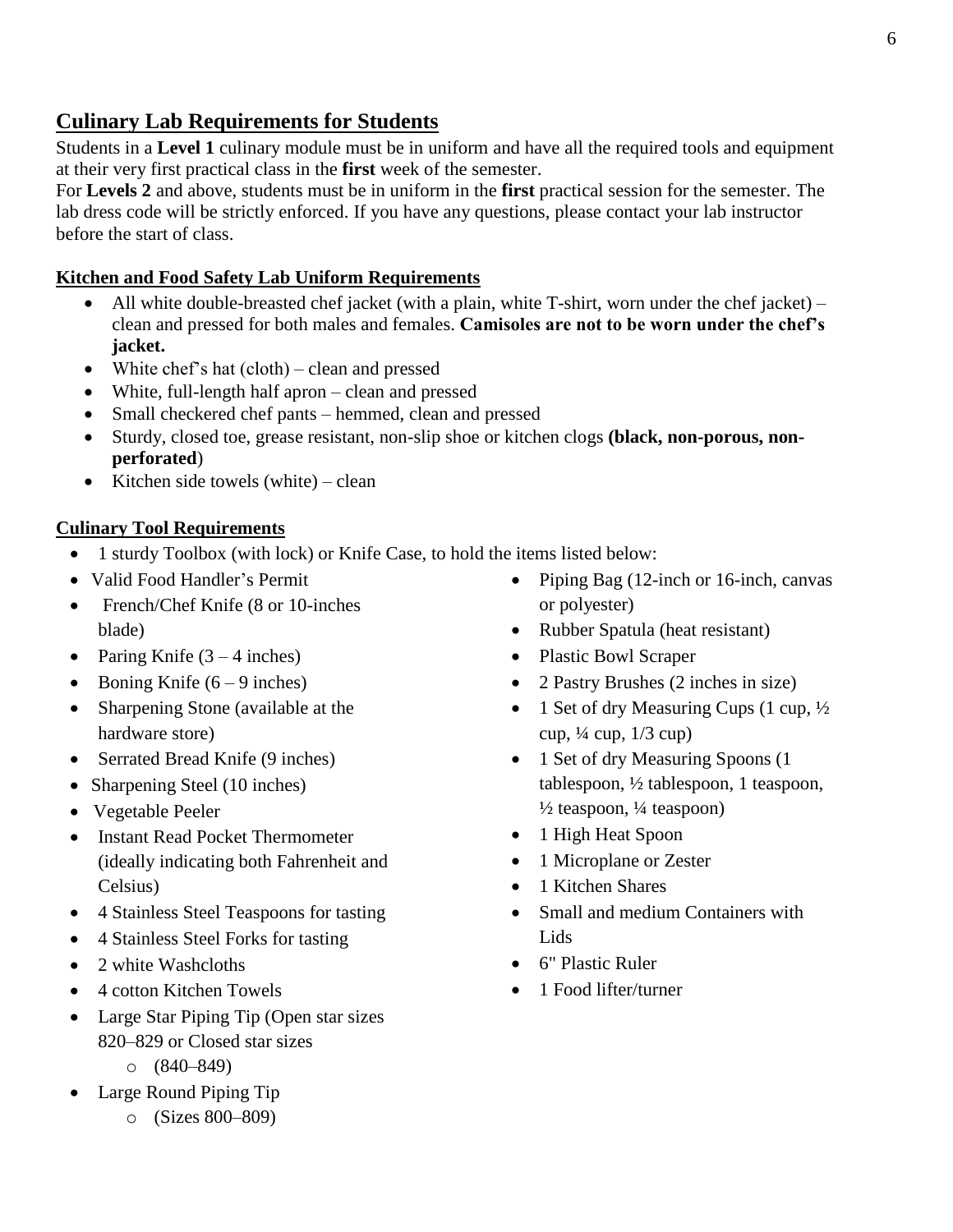## **Additional Items for Level 2**

- 1 Offset Icing Spatula (9½ or 4½ inches)
- 1 Flat Icing Spatula (10 or 4 inches)
- 2 Medium Pastry Bag Coupler
- Assorted Round Cutters
- 1 Stainless Steel Bench Scraper (6 inches x 3 inches)

# **The following items are optional**

- 1 Wooden Spoon (10–14 inches)
- 1 Can Opener
- 1 Stainless Steel Solid Spoon
- 1 Stainless Steel Slotted Spoon
- 1 Stainless Steel Whip (10–12 inches)
- 1 Ladle (4 or 6 ounces)
- 1 Stainless Steel Tongs
- 1 Double-sided Melon Baller
- 1 Fish Spatula
- 1 Plastic Squeeze Bottle
- 1 Double Lever Corkscrew/Waiter's Wine Opener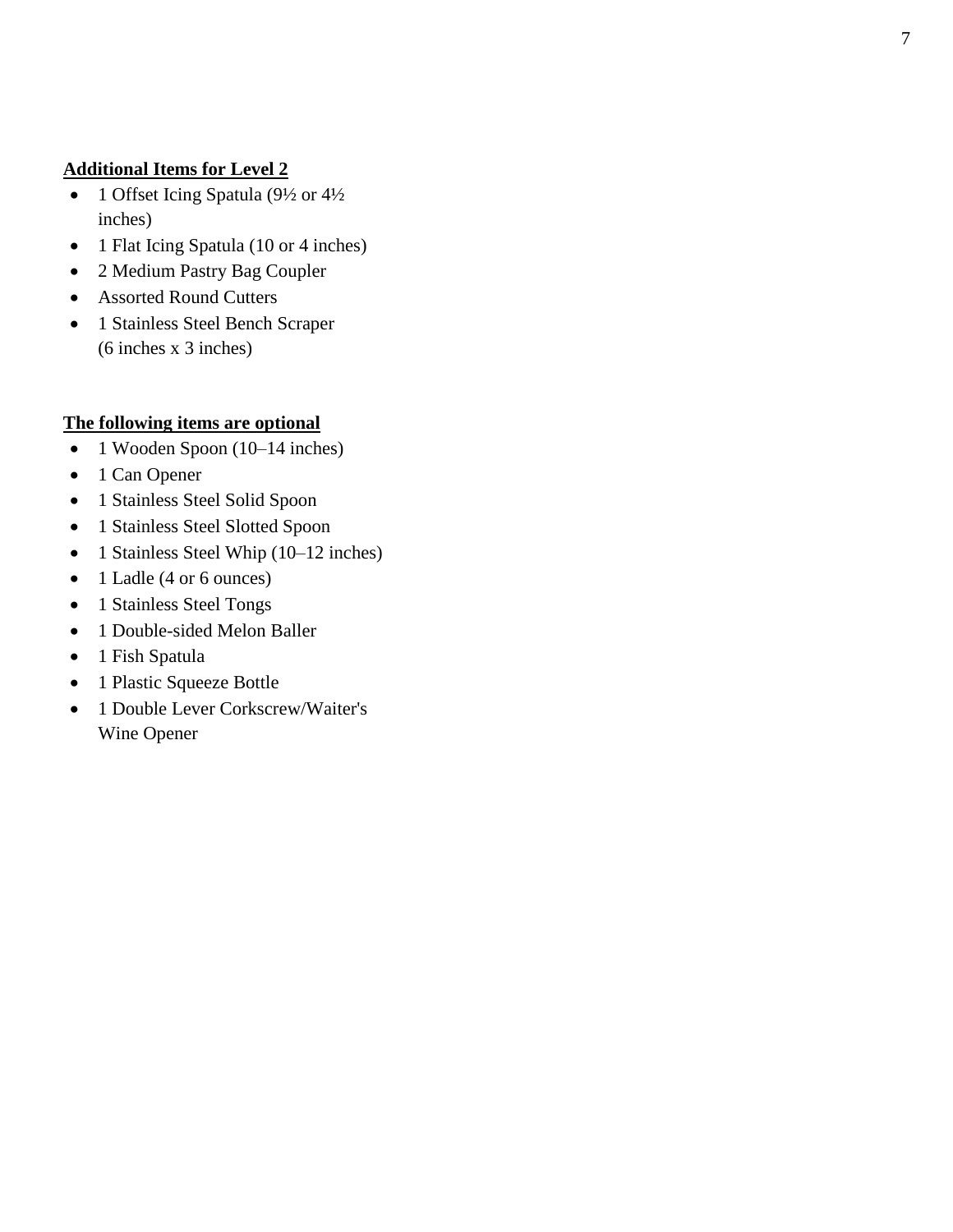**Note: It is of the utmost importance that you purchase commercially rated tools. Do not include in your toolbox any type of household knives or tools. During the first week of classes, your instructor will review your toolbox and inspect the quality of the items purchased.**

#### **Important Notes**

#### **● Uniforms are required on the first day of class**

Students are expected to be consistently representing the standards of the foodservice industry, and as such the uniform indicated must be worn in its entirety at **all** times. It is critical that fittings and alterations to uniforms be done prior to the commencement of classes. Students wearing improperly fitting uniforms or who are not in full uniform will not be allowed to participate in the laboratory sessions. All components of the uniform are expected to be **clean and properly ironed** each day. The culinary uniform must remain sanitary and must only be worn in the culinary environment. Therefore, no part of the culinary uniform should be worn on the street or in public places.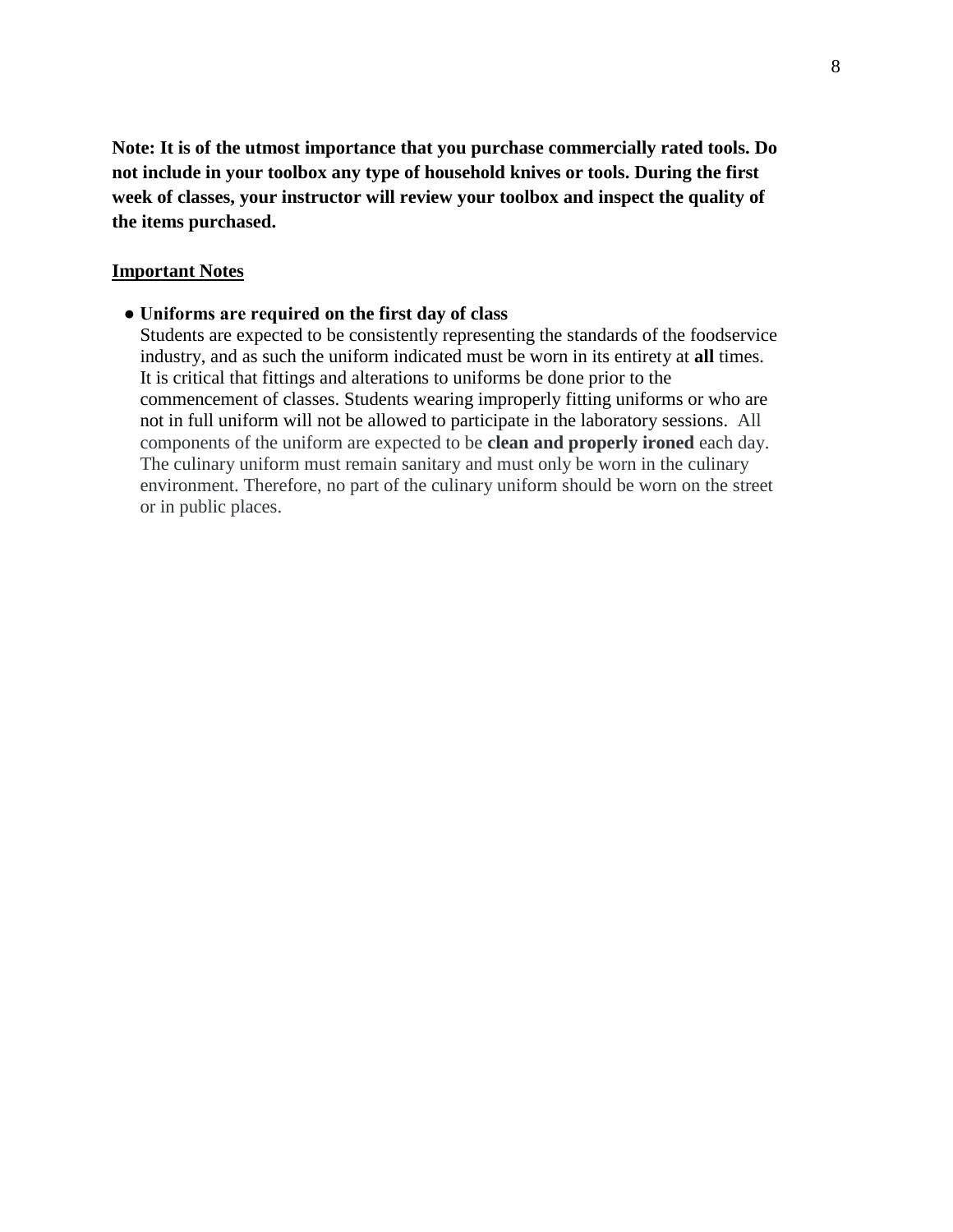# **Grooming Guidelines for Food Labs**

# **Hands**

- Fingernails must be kept clean and short, trimmed (not to extend past) fingertip) at all times.
- Nail polish and attachments (including nail extensions or designs) are not allowed.
- Cuts, wounds, scratches or skin blemishes from the fingertips to the beginning of the forearm must be protected by single-use gloves.

## **Jewellery**

- Facial and hand jewellery are not allowed in food production laboratories; the only exception is a medical information bracelet.
- Visible body piercings (including tongue rings and barbells) are not to be worn in food production laboratories.
- Watches (plain, silent models) may be worn in the food production areas.

## **Hair**

- Food service providers must be well-groomed with hair simply styled combed away from the face.
- The hair on the head must be completely covered. No hair is to be left hanging outside of the chef's hat.

## **Face**

- Students must be clean-shaven daily or facial hair kept low and properly groomed.
- Short, straight moustaches are permissible (trimmed evenly at the upper lip).
- Sideburns must be clipped short, even with or above the earlobes, and straight.
- Minimal, natural-looking makeup is acceptable (at the discretion of the lecturer).

## **Hat**

 When students are in full chef uniform, no hat or head covering other than a university-approved chef's hat may be worn. Accessories such as baseball/leisure caps, tams, nylons, scarves, beads or other ornamentation are not are not permissible.

## **Hygiene**

- Food handlers have the ethical responsibility to maintain high standards of personal cleanliness in keeping with the specifications to the health department.
- Students must shower daily and use unscented grooming products.